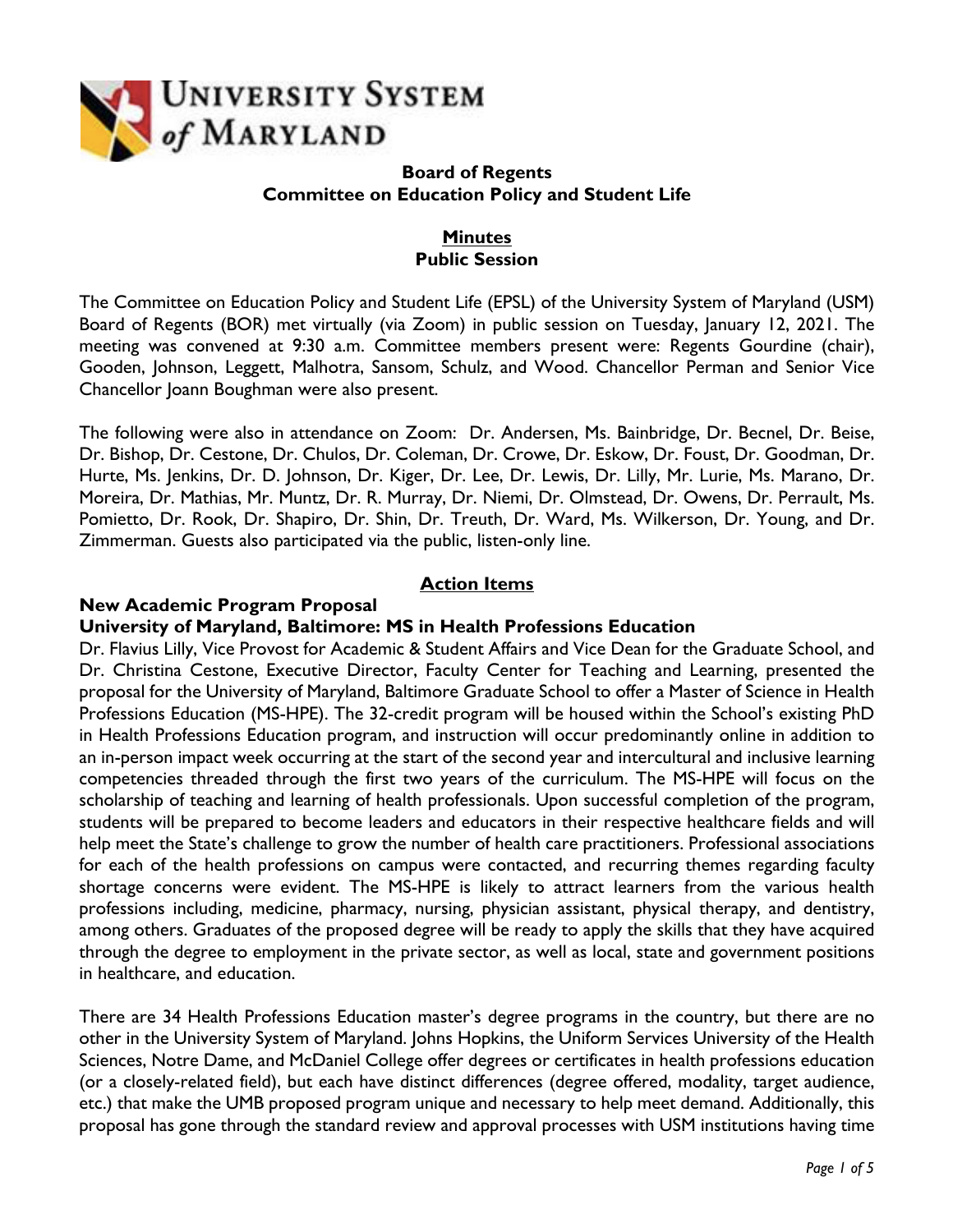to submit objections. Via the USM process, there were no objections. It is noted that, via the process conducted by the Maryland Higher Education Commission, other institutions in the state will have the opportunity to object to the establishment of this program. However, the USM staff believes the institution has done its due diligence regarding a state-wide examination of programs to try to ensure there is no duplication.

The Chancellor recommends that the Education Policy and Student Life Committee recommend that the Board of Regents approve the proposal from the University of Maryland, Baltimore to offer the Master of Science in Health Professions Education. The motion was moved by Regent Sansom, seconded by Regent Malhotra, and passed unanimously.

Vote Count: Yeas: 8 Nays: 0 Abstentions: 0

## **University of Maryland, College Park: BS in Mechatronics**

Dr. Betsy Beise, Associate Provost, and Dr. Andrew Becnel and Dr. Ken Kiger of the A. James Clark School of Engineering presented the proposal for the University of Maryland, College Park to establish a Bachelor of Science in Mechatronics to be administered by the Department of Aerospace Engineering within the A. James Clark School of Engineering. Mechatronics is the combination of mechanical, electrical, and information systems engineering. The program addresses the growing need for cross-disciplinary engineers skilled in the areas of robotics, automation, and advanced manufacturing technologies, collectively known as Industry 4.0. The Bachelor of Science in Mechatronics will provide students with a fundamental understanding of mechatronic systems analysis, the knowledge of how these systems are developed and deployed, and the practical experience required to implement mechatronic systems in realworld applications. Graduates of the program are expected to be highly sought after in fields such as aerospace & defense, energy, infrastructure, manufacturing & automation, robotics, and biomedical engineering. The proposed Bachelor of Science in Mechatronics, to be offered at the Universities at Shady Grove (USG), is the third of three UMD engineering programs planned for delivery specifically at USG to contribute to workforce development in the state and most specifically in the Montgomery County region, taking advantage of the robust partnership with Montgomery College. The degree program is mainly intended for students who have completed an associate's degree from a Maryland public community college and will allow them to complete their baccalaureate degree in two years. The program will offer courses at the 300- and 400-level, which constitute the junior and senior years of the program. The Mechatronics program is expected to draw students who are not interested in pursuing one of the more standard 4-year engineering degrees available elsewhere within the state. Graduates of the program are expected to be highly sought after in fields such as aerospace & defense, energy, infrastructure, manufacturing & automation, robotics, and biomedical engineering. Mechatronics engineers design, develop, and test automated production systems, transportation and vehicle systems, robotics, computermachine controls, and many other integrated systems. Mechatronics engineers also develop new technologies for use in the automotive and aviation industry, advanced manufacturing operations, and often specialize in areas such as robotics, autonomous vehicles, and manufacturing systems.

During the time that this program was under development (since 2018), there were no bachelor's degree programs for mechatronics in Maryland. There are associate's and master's degrees offered at Anne Arundel Community and Johns Hopkins University, respectively. However, in November 2020, Morgan State University announced plans to launch a Mechatronics program on approximately the same time scale as the program proposed here. UMCP believes the market demand is sufficiently high, that the geographic draw of students is sufficiently distinct, and that both programs will provide valuable contributions to the Maryland workforce. This proposal has gone through the standard review and approval processes with USM institutions having time to submit objections. Via the USM process, there were no objections. It is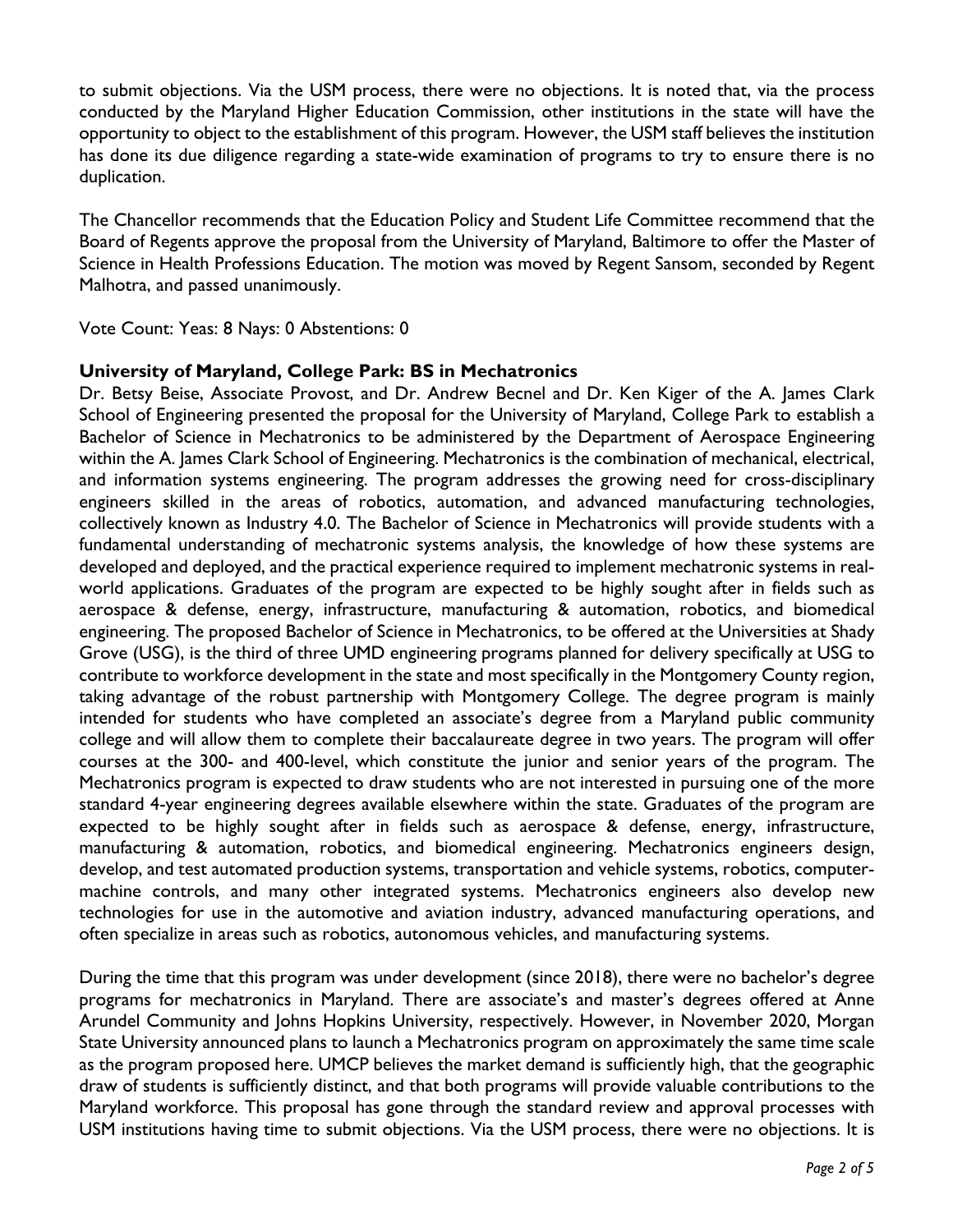noted that, via the process conducted by the Maryland Higher Education Commission, other institutions in the state will have the opportunity to object to the establishment of this program.

The Chancellor recommends that the Education Policy and Student Life Committee recommend that the Board of Regents approve the proposal from the University of Maryland, College Park to offer the Bachelor of Science in Mechatronics. The motion was moved by Regent Johnson, seconded by Regent Wood, and passed unanimously.

Vote Count: Yeas: 8 Nays: 0 Abstentions: 0

#### **University of Maryland Eastern Shore: BS in Sport Management**

Dr. Nancy Niemi, Provost and Vice President for Academic Affairs, and Dr. Margarita Treuth, Chair and Professor, Department of Kinesiology, presented the proposal for the University of Maryland Eastern Shore to establish a Bachelor of Science in Sport Management. This Sport Management program will fall under the School of Pharmacy and Health Professions and will tie together both health and business areas. The curriculum includes 42 required credits in general education and 33 credits of major core courses including facility management, sport governance, sport marketing, sport business, sport finance and economics, a unique focus and practicum in interscholastic and intercollegiate athletic administration, and an internship. The program will produce graduates who will be employed as sport managers. They will work in many aspects of sport organizations and events including marketing, finance, law, facility management, event management, fundraising, sponsorships, and promotions. In addition, sport managers can work with all levels of sport, including recreational sports, interscholastic sports, intercollegiate sports, or professional sports. The Bureau of Labor Statistics projects faster than average job growth for the field of sports management through 2028, with the Washington Metropolitan area listed as the third highest of the top 10 metropolitan areas. The proposed B.S. in Sport Management is consistent with UMES's mission to meet local, state, and national workforce needs and supports UMES Strategic Plan Goals III and IV, which address the alignment of academic programs with workforce development needs and educational needs of the state of Maryland, respectively.

There are a few Sport Management programs in the State of Maryland; however, none are in the same geographical area. Furthermore, this proposal has gone through the standard review and approval processes with USM institutions having time to submit objections. Via the USM process, there were no objections. It is noted that, via the process conducted by the Maryland Higher Education Commission, other institutions in the state will have the opportunity to object to the establishment of this program. However, the USM staff believes the institution has done its due diligence regarding a state-wide examination of programs to try to ensure there is no duplication.

The Chancellor recommends that the Education Policy and Student Life Committee recommend that the Board of Regents approve the proposal from the University of Maryland Eastern Shore to offer the Bachelor of Science in Sport Management. The motion was moved by Regent Johnson, seconded by Regent Wood, and passed unanimously.

Vote Count: Yeas: 8 Nays: 0 Abstentions: 0

#### **Information Items**

#### **Results of Periodic (7-Year) Reviews of Academic Programs**

Dr. Antoinette Coleman, Associate Vice Chancellor for Academic Affairs, presented this report to the committee. Existing academic programs are required to be reviewed every seven years. A format for the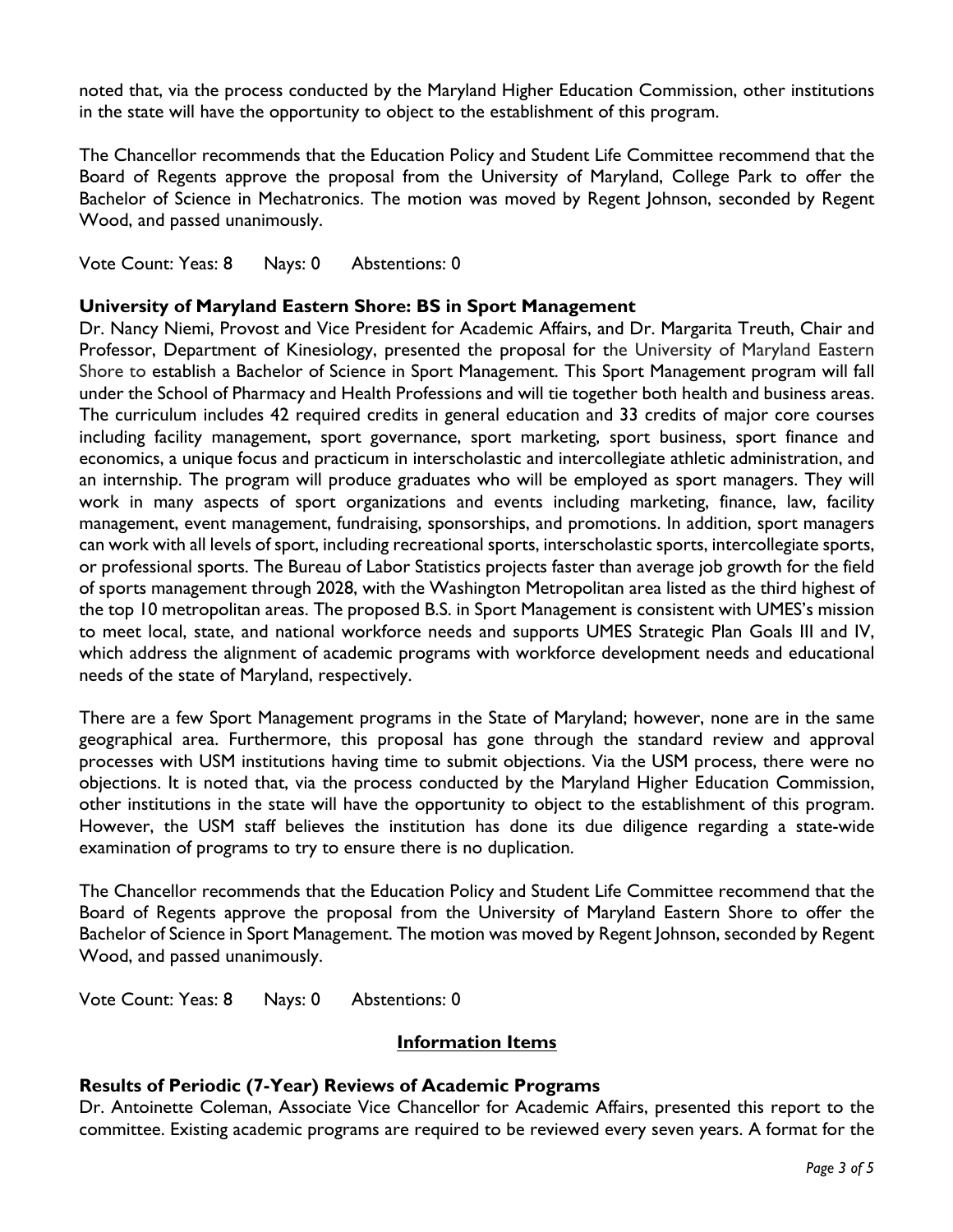reports is standardized and includes information on enrollments and degrees awarded, internal and external reviews, and institutional recommendations and actions. The periodic program review process includes an internal self-study that is conducted by the program at the departmental level and reviewed by external reviewers. The respective dean and the provost review the recommendations and draft full report prior to submission for additional review by staff in the USM Academic and Student Affairs. Comments are shared with the institutions for appropriate action prior to final submission. Institutional action plans are decided upon primarily by the provost or dean, both of whom are responsible to monitor academic quality and productive use of resources. Copies of the complete program review summaries are available from the USM Office of Academic and Student Affairs. Dr. Coleman shared that 72 academic degree and certificate programs were reviewed in 2019-2020. Specific programs at the following schools underwent program accreditation reviews: Bowie State University, Frostburg State University, Salisbury University, Towson University, and the University of Baltimore. Finally, according to the Maryland Higher Education Commission (MHEC), the following thresholds designate programs as *low productivity programs*: Bachelor's: < 5 in most recent year or a total of 15 in last three years; Master's: < 2 in most recent year or a total of 6 in last three years; Doctorate:  $\leq 1$  in most recent year or a total of 3 in last three years. Accordingly, thirteen (13) programs are considered to demonstrate low productivity. The types of programs identified in this report as low productivity include six (6) bachelor's degree programs, five (5) upper-division certificates, one (1) postbaccalaureate certificate, and one (1) master's of professional studies. The report accompanying the presentation also includes brief summaries highlighting the strategies being undertaken by the identified programs (at Bowie State, Coppin State, Towson, UMBC, UMCP, and UMES) to address the low number of degrees awarded.

Chair Gourdine noted that regents are presented with low productivity programs each year and that they are accompanied by actions plans to improve said programs and that the regents have similar conversations about different programs year after year. She asked Dr. Coleman if there is enough time for the upcoming programs, those that would be presented next year or the year after, to have a solid idea of the viability of a program's enrollment and degree outcomes before it is time for their periodic review? This led to a discussion among provosts, regents, the chancellor, and USM staff about the decisions or determinations made over a seven-year period about the data that reflect challenges in enrollments and degree productivity among those program that meet the definition of low productivity. The discussion also included details of preventive and sustainable measures of accountability that institutions undertake to reduce low productivity programs and, in essence, to turn these programs around.

The committee requested that USM Academic and Student Affairs (Dr. Boughman and Dr. Coleman) convene a workgroup to consider these issues and develop a plan to help ensure more consistent and rigorous reviews of programs during the 7-year cycle to move institutions closer to suspending or discontinuing programs that are obviously and consistently unproductive. A report is due to EPSL in September 2020.

#### **Report: Workload of the USM Faculty – Academic Year 2019-2020**

Dr. MJ Bishop, Director of the Kirwan Center for Academic Innovation and Associate Vice Chancellor, presented this report to the committee. This year's report (AY 2019-2020) is the second of a 3-year transition between reports generated under the earlier policy and reports that will reflect the format of the new policy which was passed by the Board of Regents in June 2019. The new format is aimed at improving reporting accuracy and coverage, better aligning with current practice, and incentivizing policy goals around student success. As in the past, the report summarizes faculty workload, which includes teaching, research, and service activities at all USM degree-granting institutions with tenured or tenuretrack faculty.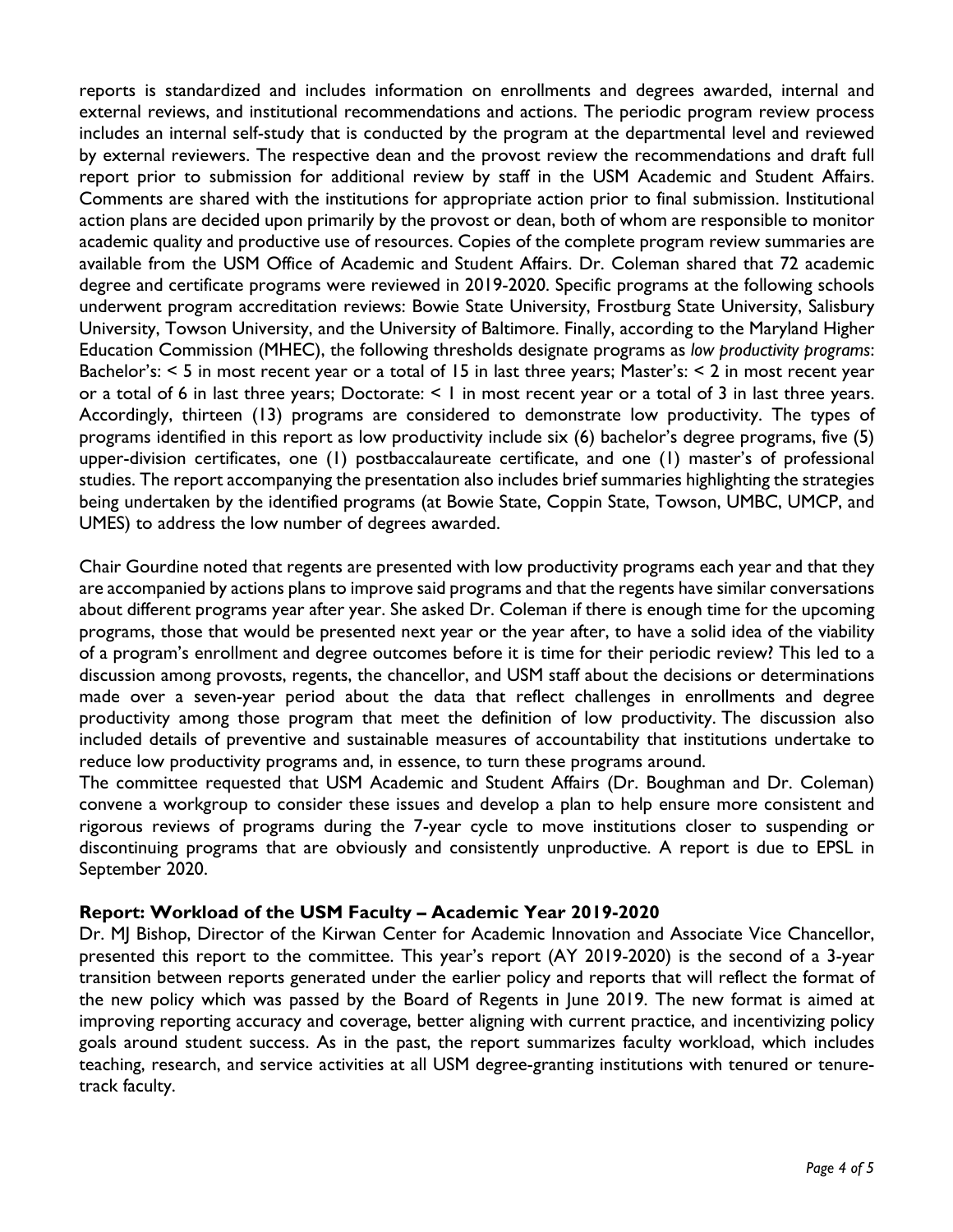Key findings include:

- Overall, total credit hours produced by faculty outpaced total student enrollment.
- Full-time tenured/tenure track and full-time, non-tenure track instructional faculty account for 69% of all credit hours produced (up another 3% from last year).
- Further, over the five years since 2014-15, credit hours produced by tenured/tenure track faculty is up 5.65% while credit hours produced by part-time faculty (adjuncts, etc.) is down - 3.9%.
- Faculty publication and scholarship continue at high levels.
- Faculty secured over \$1.5 billion in research funding, representing a 5.33% gain over last year.
- Full-time tenured/tenure-track faculty carry the largest load at the upper-division undergraduate and graduate levels as compared to other faculty types

Chancellor Perman and the Regents thanked the faculty for their dedicated service.

# **Report on Extramural Funding – FY 2020**

Dr. Zakiya Lee, Assistant Vice Chancellor for Academic and Student Affairs, made this presentation. This annual report details extramural awards received by USM institutions in support of specific initiatives in research, education, or service in FY 2020. This report provides information on how many proposals each institution generated, how many rewards were received, and the total amount of funding. In addition to detailed information by institution and funding source for FY 2019 and FY 2020, the report also provides five years of summary data by institution for comparison purposes. In FY 2020, the System received a total of \$1,542,951,565.87 in extramural funding, a 5.6% increase from the FY 2019 total of \$1,460,932,947.34. UMB and UMCP garnered the largest extramural funding totals among System institutions. BSU, CSU, UB, UMB, UMCES, UMCP, UMES, and UMGC obtained higher levels of extramural funding than in FY 2019. Dr. Lee cautioned against too much analysis on specific institutions in a given year, as big shifts up or down in funding can be caused by one or two large grants or other factors that aren't detailed in the data we gather. It's important to note that even with the fluctuations, no institution has steadily declined, and UB is the only institution that has steadily increased since FY 2015. As has been the case for years, the federal government accounts for the majority (64% this year) of USM's grand total. It's important to note that a few institutions tend to more heavily depend on state awards and, some significant decreases there caused a down year for those institutions. Institutions whose funding levels increased this year attribute those increases to the diversification of funding streams, intra-institutional partnerships and coordination, employment of a director of sponsored research, closer tracking of individual faculty federal awards, and growth in State partnerships.

Chancellor Perman noted the significance of this total, as it demonstrates the sustained, committed work of researchers across the USM.

## **Motion to Adjourn**

Regent Gourdine called for a motion to adjourn and reconvene in closed session to address the BOR Faculty Awards and honorary degree nominations. The motion was moved by Regent Schulz, seconded by Regent Sansom, and unanimously approved. Regent Gourdine adjourned the meeting at 11:47 a.m.

Respectfully Submitted, Regent Michelle Gourdine Chair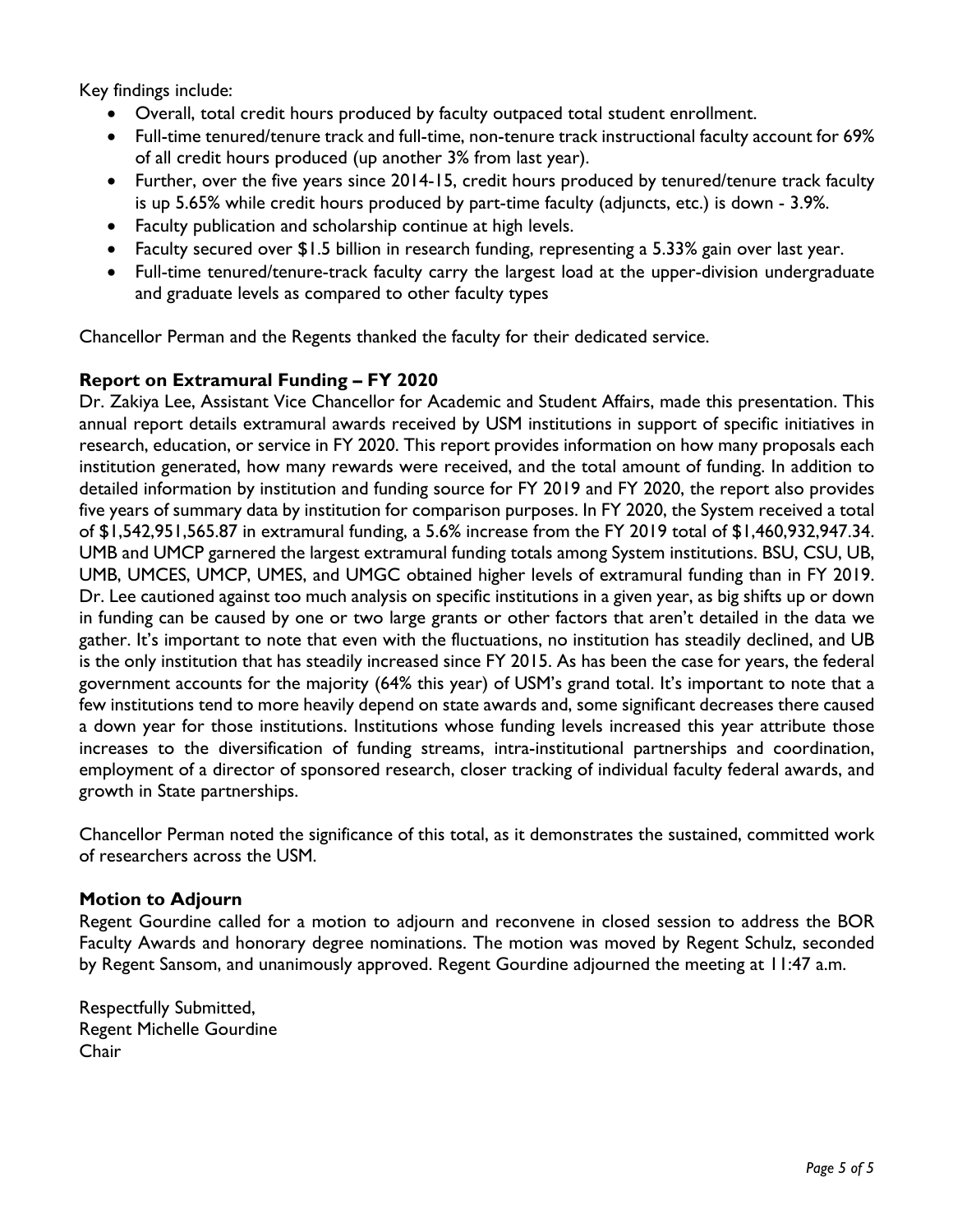

### **Board of Regents Committee on Education Policy and Student Life**

## **Minutes Closed Session**

The Committee on Education Policy and Student Life (EPSL) of the University System of Maryland (USM) Board of Regents (BOR) met virtually (via Zoom) in closed session on Tuesday, January 12, 2021. The meeting was convened at 11:45 a.m. Committee members present were: Regents Gourdine (chair), Gooden, Johnson, Leggett, Malhotra, Sansom, Schulz, and Wood. Chancellor Perman and Senior Vice Chancellor Joann Boughman were also present.

The following were also in attendance: Ms. Bainbridge, Dr. Lee, and Ms. Wilkerson.

# **Action Items**

### **Board of Regents Faculty Awards Recommendations**

Dr. Zakiya Lee, Assistant Vice Chancellor for Academic and Student Affairs, presented this item to the committee. The Council of University System Faculty's (CUSF) Regents Faculty Awards Committee reviewed 43 nominations from 10 institutions and recommends 16 awards to honor 16 individuals. Summaries of the backgrounds of prospective award recipients were given to the regents, and nominees' full portfolios are available upon request. Dr. Lee served as USM liaison to the review process and affirms that all proper protocols, as outlined in CUSF-developed guidelines, were followed to ensure a fair and honest review and selection process.

The Chancellor recommends that the Committee on Education Policy and Student Life recommend that the Board of Regents approve the recommendations of the CUSF Regents Faculty Awards Committee and present the awards to the faculty members during the April 2021 BOR meeting. The motion was moved by Regent Malhorta, seconded by Regent Sansom, and unanimously approved.

Vote Count: Yeas: 8 Nays: 0 Abstentions: 0

## **Honorary Degree Nominations**

Dr. Zakiya Lee, Assistant Vice Chancellor for Academic and Student Affairs, presented this item to the committee. In accordance with the Board of Regents Policy on the Awarding of Honorary Degrees (III-3.00), institutions have submitted nominations for honorary degrees. As the policy stipulates, the full Board will act on the nominations at its February meeting based upon EPSL's recommendations. After the final approval of the nominations, presidents may begin to arrange for the awarding of the honorary degrees. The actual degrees may be conferred at any time within five years of approval unless withdrawn by the Board of Regents for cause. Institutions and USM staff have vetted the nominees. The Committee was presented with 22 nominations from eight institutions. The names of the nominees and the degrees